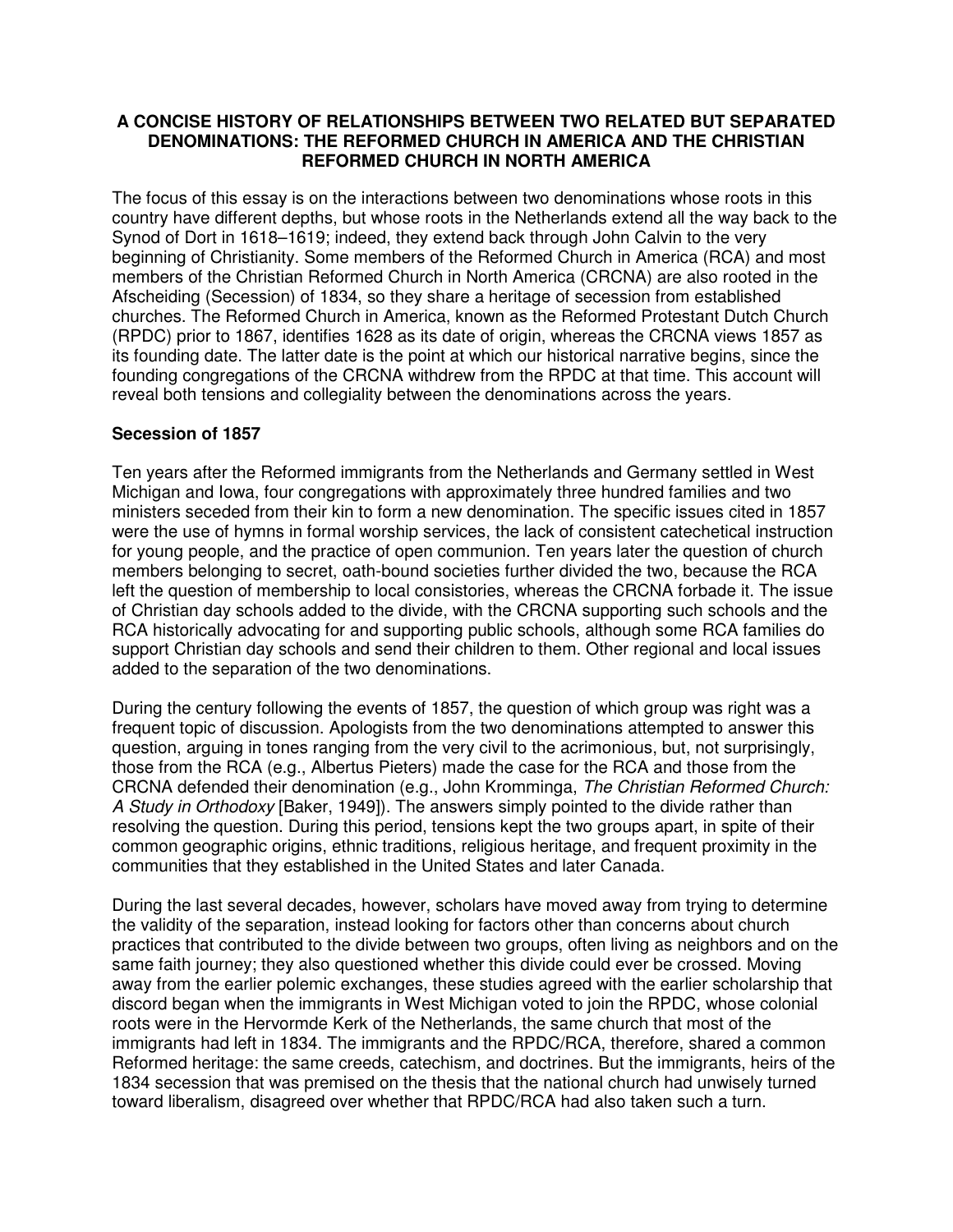Recent scholarship, however, has revealed that divisions among the immigrants went well beyond music in worship, catechetical instruction, and to whom the elements of communion were served. The immigrants were not united socially, politically, municipally, or economically. Although most members of both denominations moved toward the Republican Party once it was formed in the late 1850s, others stayed with the Democratic Party. In West Michigan, the settlements spread out across several municipal lines; some lived in Ottawa County, some in Allegan County, and others in Kent County. Each had its own center of government at Grand Haven, Allegan, and Grand Rapids, respectively, not at Holland, which had been envisioned as the center of the Dutch colony. Furthermore, because of this geographic spread in settlement, no central location of immigrant economic activity developed. Singapore/Saugatuck, Grandville/Grand Rapids, and Grand Haven drew the economic activity of the colony, not Holland. Contact with the larger community also differed. In Holland, the Rev. Albertus C. Van Raalte, in addition to being the spiritual leader, served as the lawyer, land agent, and community booster. In Zeeland, there was a division in these roles, with the Rev. Cornelius Van der Meulen as the spiritual leader and Jannes Vande Luyster as the land agent, attorney, and community booster. In Drenthe, Michigan, the Rev. Roelof Smit would serve these roles after arriving in 1851. But in all the other communities, individuals—such as Gerrit Veldhorst in Graafschap, Jan Rabbers in the short-lived community of Groningen, and many more—had to do these things on their own. All of these circumstances worked against a centrally united colony.

Furthermore, it is doubtful that these immigrants shared a common heritage that would have held them together. They came from various provinces in the Netherlands, as well as from Germany. Many of the immigrants previously had never been more than ten miles from their birthplace. To Groningers, folks from Zeeland were as remote as people from France or Spain. The Friesians and the Germans spoke entirely different languages from the Dutch. Not surprisingly, therefore, when they settled in the United States, they grouped themselves according to kinship: Groningers settled with Groningers, Zeelanders with Zeelanders, Friesians with Friesians, etc. The names of the rural communities attest to this pattern, as do distinct neighborhoods in the cities: Chicago had its Groninger Hoek (neighborhood of Groningers); in Grand Rapids, the Groningers tended to settle in the southeast section of the city, Friesians on the west side, and Zeelanders more in the center. Their commonality was religion, but little else.

Moreover, the experiences of the immigrants pushed the new settlers apart. During the very difficult early years, this diverse makeup of West Michigan colonists survived by acceding to the strong leadership provided by the Rev. Van Raalte. But once those difficult years were past for the early settlers and with later arrivals, such strong leadership was neither needed nor welcomed. Differences rather than unity defined the immigrants. Soon after the immigrants voted to join the RCA in 1850, those unhappy with this union began to leave. Within months Roelof (Ralph) Jacobs Schepers (Scheepers) and Geesje (Tijms Tingen) Schepers and their two daughters with their husbands left the Zeeland congregation for the Presbyterians. In 1851 ten families left to organize a Presbyterian church in South Holland (now the intersection of Washington Avenue and West 32nd Street in Holland, Michigan), as did most of the Drenthe congregation in 1853. And then three hundred families left in 1857.

Initially the 1857 seceders attempted to join with their religious kin in the Netherlands. But distances were far, communication slow, and those in the Netherlands did not understand what was happening in Michigan, so they declined to have the immigrants join their fellowship. Consequently, the seceders formed their own denomination, the Hollandsche Gereformeerde Kerk (Holland Reformed Church). The name proved to be too similar to that of the RPDC (RCA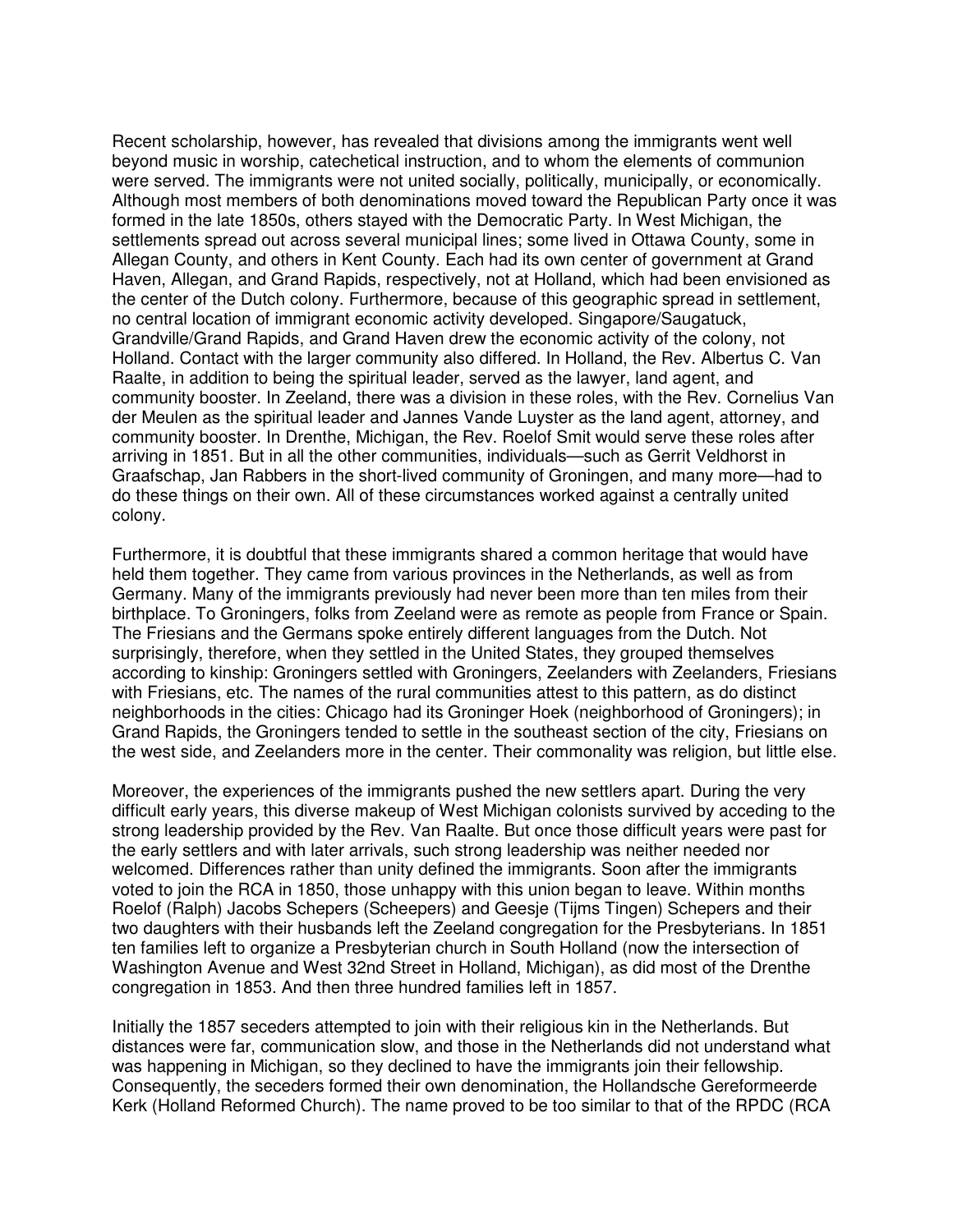after 1867), so in 1861 the name was changed to Ware Hollandsche Geerformeerde Kerk (True Dutch Reformed Church); the implication was that the RCA was not the true church. Thus, lines were drawn and polemics about denominational purity followed.

## **Duplicate Institutions**

The two denominations, often living side-by-side, created a formal divide, each with its own institutions that duplicated the other, such as periodicals, colleges, and seminaries. Because of articles in *De Hope,* the CRCNA began *De Wachter* to publish its contrary points of view, and the polemical discussions were able to move forward. Families came apart when a child from one denomination married someone from the other. There are stories of parents not attending the wedding ceremony of a child, or grandparents not attending the baptism of grandchildren, because these took place in "the other denomination," a phrase issued almost as an anathema. Words spoken by members of one denomination caused pain for members of the other, and often this was done deliberately. In fits of pique, members left one denomination for the other. Business principles reflected denominational affiliation. Customers deliberately chose merchants based on denominational affiliation. These actions, and many more, caused the divide to form and deepen.

Curiously, however, in specific circumstances, the divide was crossed, even bridged, from both directions. There are cases of members from one denomination joining the other in locations where there was only one congregation. In Iowa there are stories of RCA, Presbyterian, and CRCNA pastors traveling miles through harsh weather to conduct services in vacant congregations, without regard for denominational affiliation. For instance, in 1914 the RCA minister in Conrad, Montana, willingly conducted the funeral for a member of a small group that was worshipping independently. There were occasions when ministers, congregations, or both together changed denominations. In a sense it was as though both denominations simultaneously worked to keep the other at arm's length while also finding opportunities to embrace each other.

## **Freemasonry Controversy**

In 1865 the RCA became embroiled in a debate over the church membership of those who also belonged to the Freemasons. For Dutch immigrants such dual membership was unacceptable, due to the anti-Christian nature of Freemasonry in Europe. But in the United States this anti-Christian nature did not develop. The debates within the RCA lasted almost two decades, with the newer immigrants opposed to dual membership but members along the Atlantic seaboard open to it. The CRCNA, always opposed to the dual membership, was spared the painful twenty years of wrangling. When the RCA decided to leave the decision of such memberships to local boards of elders, some RCA members, pastors, even entire congregations left for the CRCNA. Perhaps the most painful of these departures from the RCA involved the Pillar Church congregation in Holland, which had been founded by the Rev. Van Raalte and his followers in 1847: the majority of the congregation left the RCA in 1882, but kept the building and joined the CRCNA in 1885. Soon afterward some individuals returned to the RCA. Reports indicate that in both cases these members were warmly welcomed.

These losses for the RCA over Freemasonry were a gain for the CRCNA: the CRC saw its membership increase at a faster rate following the Freemasonry controversy. In addition to new members, the CRCNA also gained church leaders: the Rev. Lammert Jan Hulst and his Coldbrook (Grand Rapids) congregation left the RCA in 1882, and less than two years later he was elected president of the CRCNA synod; he also served on the curatorium (board of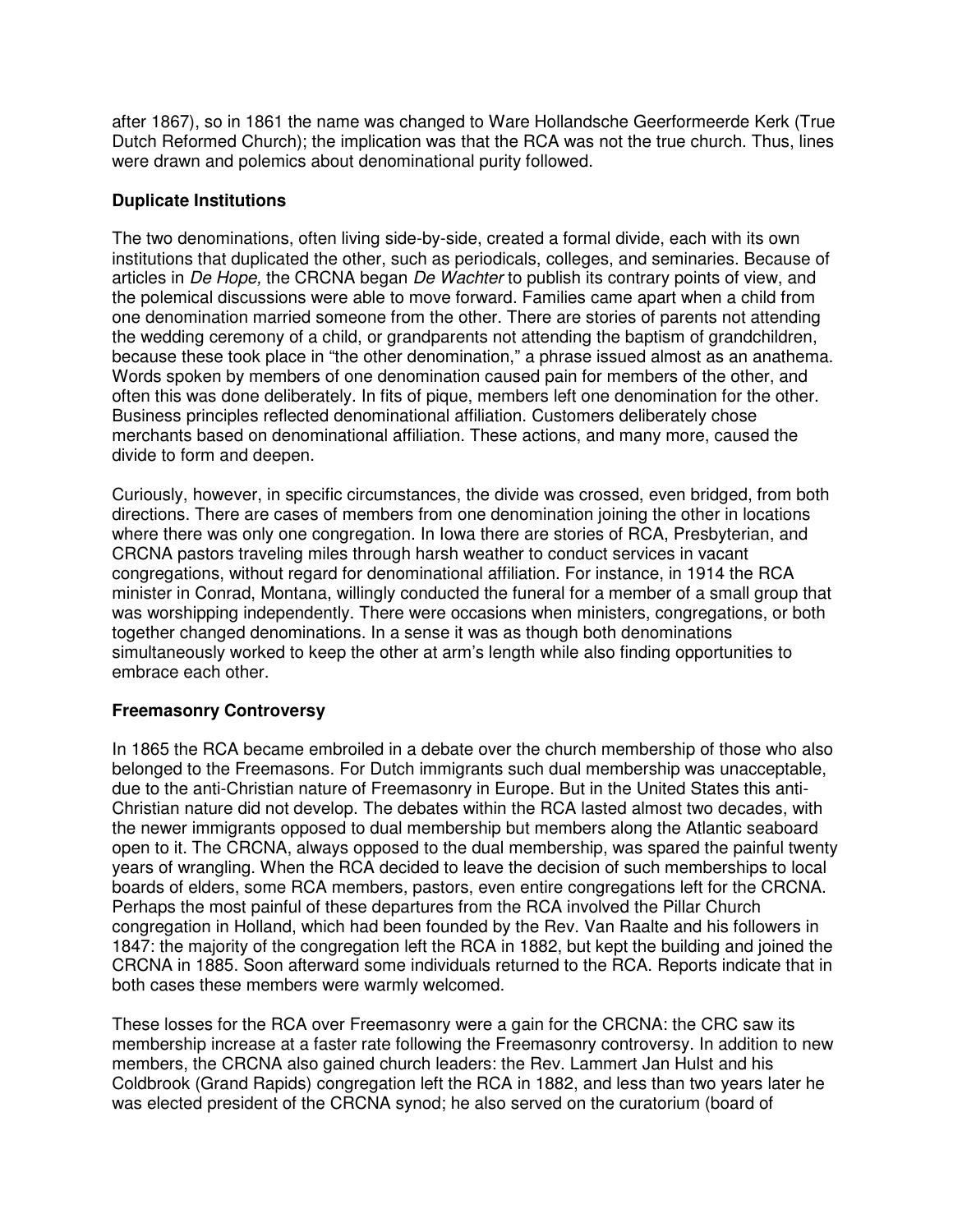trustees) of the Theological School (now Calvin Theological Seminary) for a number of years, helping set the tone for theological instruction in the CRCNA.

### **Beginning of Interdenominational Cooperation**

Yet even while the RCA was dealing with this internal debate, congregations in Grand Rapids were cooperating in providing programs for young people. As a result, the Rev. Gerrit Boer, the instructor at the CRCNA's theological school and editor of *De Wachter,* called the RCA a sister church in 1879. Protests followed during the CRCNA synod that year; one classis called this description a "slap in the face." Boer was required to explain at synod and in *De Wachter* that he meant that the two denominations held the same confessional documents but that the RCA was not as diligent in putting these confessions into practice and went too far in associating with other church fellowships. Just five years later, however, the CRCNA synod welcomed a fraternal greeting from the RCA and delegated a committee to return the greeting.

During the last few years of the nineteenth century a grassroots effort in inter-denominational cooperation began in Orange City, Iowa, with the beginning of the *Missionary Monthly* (originally *De Heidenwereld*). The Rev. Matthew Kolyn of First Reformed Church and the Rev. Evert Breen of First Christian Reformed Church in Orange City decided that Reformed efforts in response to the Great Commission superseded denominationalism and that both denominations should know about the outreach efforts of the other. For a century Zwemer, Beets, Van Der Werf, and Vander Wagen, to name just a few of the early authors, kept RCA and CRCNA readers informed about mission work around the world.

By 1900 official relations between the two denominations had warmed so that fraternal delegates were seated at synods with advisory votes (CRCNA *Acts of Synod 1900*, art. 21). But this was the extent of the cordiality. That same CRCNA synod also decided that RCA ministers could be called to the CRCNA, but only if they changed denominational affiliation (art. 71). In 1914, the Rev. John J. Hiemenga, the accredited delegate from the CRCNA, "dwelt upon the fact that we are essentially one in faith and doctrine, and are separated only by minor differences" (RCA *Acts and Proceedings of General Synod 1914*, p. 150). And in 1926, responding to Dr. Henry Beets, the fraternal delegate from the CRCNA, the General Synod members "were glad to give assurances of Christian comity and co-operation on [their] part, and welcome every evidence of the crumbling wall of partition between these two branches of the Church in the West" (RCA *Acts and Proceedings of General Synod 1926*, p. 256).

Living and working, but not worshiping, side-by-side was the rule. In Chicago, the churches were in close proximity to each other and the congregants worked together, recreated together, and traded at the same shops, leading Dr. Robert Swierenga to describe the Chicago Dutch Reformed as a "Covenant Community." The Windy City Dutch became teamsters who hauled both goods and waste. To ensure their mutual well-being the waste haulers joined together, without regard to denomination, to set rates and routes and deal with competition from non-Dutch haulers. Later as the independent haulers consolidated, this was all done without regard to denominational affiliation, but to insure that all received a fair price for their business.

Nor was this cooperation within the community limited to business. In 1947 the Rev. William Masselink from the Englewood neighborhood of southwest Chicago was unable to find a school that would accept his son, Paul, who had Down syndrome, as a student. His wife, Mary, began teaching Paul and another boy in the parsonage. The Masselinks, along with the Rev. William Kok, approached the Principals Club of the Chicago Christian schools with the need for Christian special education in the area. Quickly a school began in the basement of Second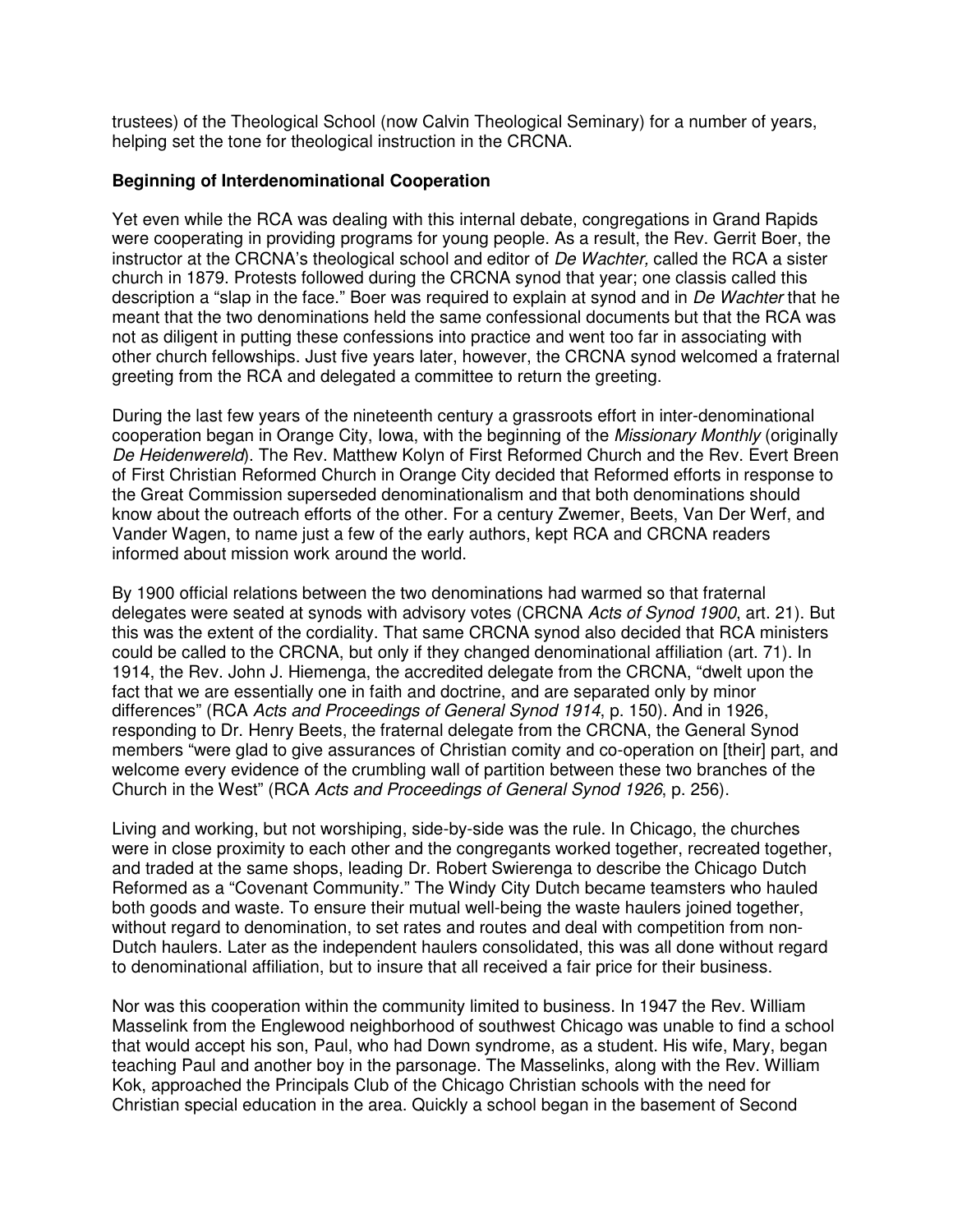Englewood Christian Reformed Church; it later moved to an eight-acre parcel of land in Worth, Illinois. There a special education school developed with leadership and support from CRCNA and RCA members. This effort has blossomed into Elim Christian Services.

At the time of Elim's beginning, interdenominational support for "institutions of mercy" was already four decades old. During the last decade of the nineteenth century, Dutch people suffering with tuberculosis looked to the dry climate of the American southwest for relief. In 1895 a group of immigrants and their pastor, Idzerd Van Dellen, settled near Maxwell, New Mexio, and opened a tuberculosis sanitarium called Bethesda. The effort in Maxwell lasted just over a decade, but the idea then took root near the larger community of Denver. In his history of the Bethesda Hospital Association, Meindert Bosch credits the work by both the RCA and the CRCNA for the hospital's growth and development. Ministers from both denominations served on the Bethesda board, participated in fundraising efforts, and provided support for the hospital (which is now closed). In addition to the Rev. Van Dellen (CRCNA), the Rev. Clarence Van Heukelom (RCA), Bethesda's first full-time chaplain, provided leadership to the hospital.

At about the same time that Bethesda was established outside of Denver, what is now Pine Rest Christian Mental Health Services began in West Michigan. Jacoba Breuker Robbert became acquainted with the needs of the mentally ill and those with special needs while her husband served a congregation near the state hospital for the mentally ill in Kalamazoo. Due to her indefatigable efforts, in 1909 members from the CRCNA formed the Christian Psychopathic Hospital Association. The association soon bought the Cutler dairy farm about six miles south of Grand Rapids in the rural community of Cutlerville. Slowly the hospital grew as members from both denominations provided support. In the late 1920s the RCA's Particular Synod of Chicago expressed its official support for the hospital. Over the years this two-denominational support for Pine Rest was most evident during the annual fundraising sales days, which were run by women's groups from RCA and CRCNA congregations in the greater Grand Rapids area, and in the fact that both CRCNA and RCA served on the staff, including the CRCNA's Adrian Hoolsema, the baker, and Arend Hoff, a member of the RCA who moved from Orange City, Iowa, to operate the hospital's pharmacy in the early 1960s. Hoff's wife, Mildred, was part of the women's group from Hope Reformed Church that supported Pine Rest.

Shortly after the founding of Pine Rest, fourteen deacons from RCA and CRCNA churches met in Paterson, New Jersey, to discuss the need for treatment of mental illness in their community. Determined to provide for such needs within a Christian setting, they set about raising funds, and in 1917 were able to open a sanatorium in a renovated farmhouse. As was the case in Denver and Grand Rapids, the Christian Sanatorium "San" (renamed the Christian Health Care Center in 1986) slowly grew during its first three decades, but programs were added as needs arose. After World War II the growth increased, additional property was acquired, and new buildings were erected, so that today a range of Christian mental health services, psychiatric care, elder care, and nursing care are provided.

Even more directly within the religious sphere, the denominations were able for a time to bridge the divide. On April 6, 1917, the United States formally entered World War I, and young men were drafted for military service. Due to governmental policies at the time all the positions for military chaplains were filled, so volunteers from the Reformed denominations came forward to serve the military camps either individually or though the offices of the YMCA. Generally, classes gathered funds to pay the expenses for these services, since the need to provide for the spiritual care of the young men in service arose prior to the next synodical meetings. The process was simple: the minister, or lay worker, and spouse located near an induction or training camp daily visited the camp to ask for the lists of new arrivals. From these lists, those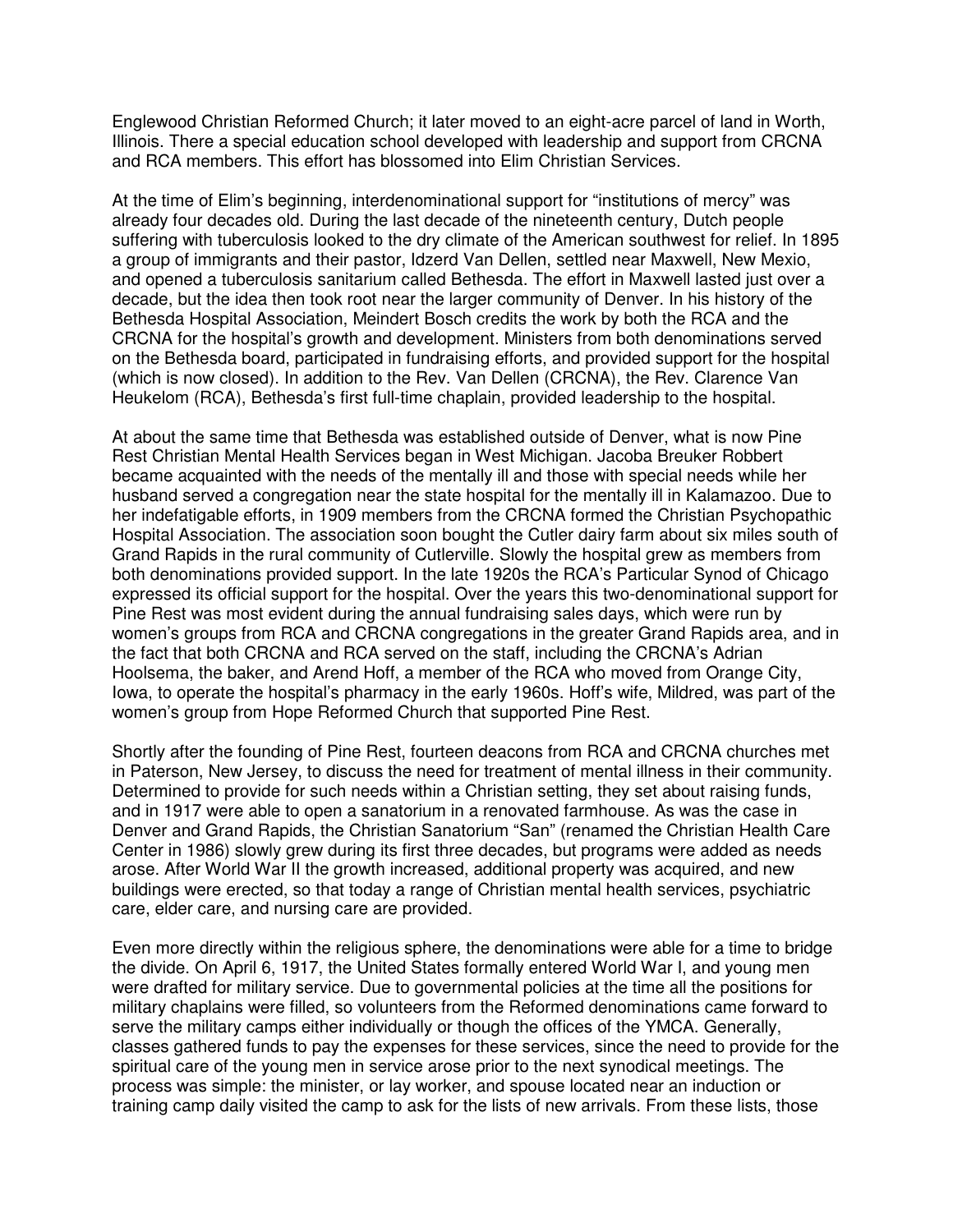with Dutch names were visited and invited to services and social activities. This proved to be an effective means to contact Reformed young men: it, of course, did not distinguish between RCA and CRCNA men. Since there was generally only one such Reformed worker per camp, it was decided to minister to all the Reformed personnel, regardless of their denominational affiliation.

During World War II, the denominations were more experienced and had more time to prepare, so each had its own chaplains' corps. Although discussions were held around working together since the military had quotas for chaplains from a particular denomination, this effort toward a closer working relationship did not bear fruit. In the field, however, chaplains served the spiritual needs of troops without denominational distinction.

# **World War II and Beyond**

l

By World War II, the two denominations were oriented in different directions. The Christian Reformed Church in North America was still oriented toward the Netherlands. The Reformed Church in America was oriented toward the American scene. Theologically, the RCA had closer ties with Princeton Theological Seminary than with any theological school in the Netherlands. The CRCNA printed the minutes of its synod either solely in the Dutch language or bilingually until 1936. English, however, was the language of the Reformed Church in America's General Synod throughout its entire history. The last regular worship service in Dutch at First Reformed Church in Holland, Michigan, was in 1938. Dutch remained a required or highly recommended language, however, for all students at Calvin Theological Seminary until 1994. At the beginning of World War II, few formal ties remained between the RCA and Reformed denominations in the Netherlands. The CRCNA, however, maintained close ties with the Gereformeerde Kerken in the Netherlands (GKN).

At the conclusion of World War II, the Reformed Church in America renewed its ties with the Nederlandse Hervormde Kerk (NHK). The Reformed churches on the eastern seaboard of the U.S. had been congregations in the NHK until they formed as an American church in 1792. The RCA retained its affection for its mother church throughout its history, even in the era of Van Raalte, who was one of the leaders of the Secession of 1834. Throughout the nineteenth century the RCA also sought to maintain its ties with the Christelijke Gereformeerde Kerk.

At the conclusion of World War II, the differing orientations of members in the two denominations took various forms in dealing with Canadian immigration, confessional loyalty, and ecumenical partnerships. The two denominations served alongside each other in meeting the needs of Dutch immigrants to Canada between 1945 and 1965, without establishing programs of cooperation with each other. They developed differing policies and relationships during this period when a number of Dutch immigrants settled in Canada. An unofficial "gentlemen's agreement" was in place, according to which the RCA related to members of the NHK and the CRCNA related to those of the GKN. The RCA Board of Domestic Missions reported in 1951 that many of the immigrants "are coming from the Hervormde Kerk. Our Reformed Church is the logical church to service them."

The NHK emigration bureau was also ecumenically in favor of relationships with the United Church of Canada. Therefore, no attempt was made to steer immigrants to places of settlement. The policy of the RCA was to minister to the immigrants in the places where they arrived. Although RCA immigration directors in Canada wanted to develop a strong RCA presence in Canada, the RCA Board of North American Missions was financially stressed due to

<sup>\*</sup> Board of Domestic Missions report, *Acts and Proceedings of the 145th General Synod*, 1951, p. 17.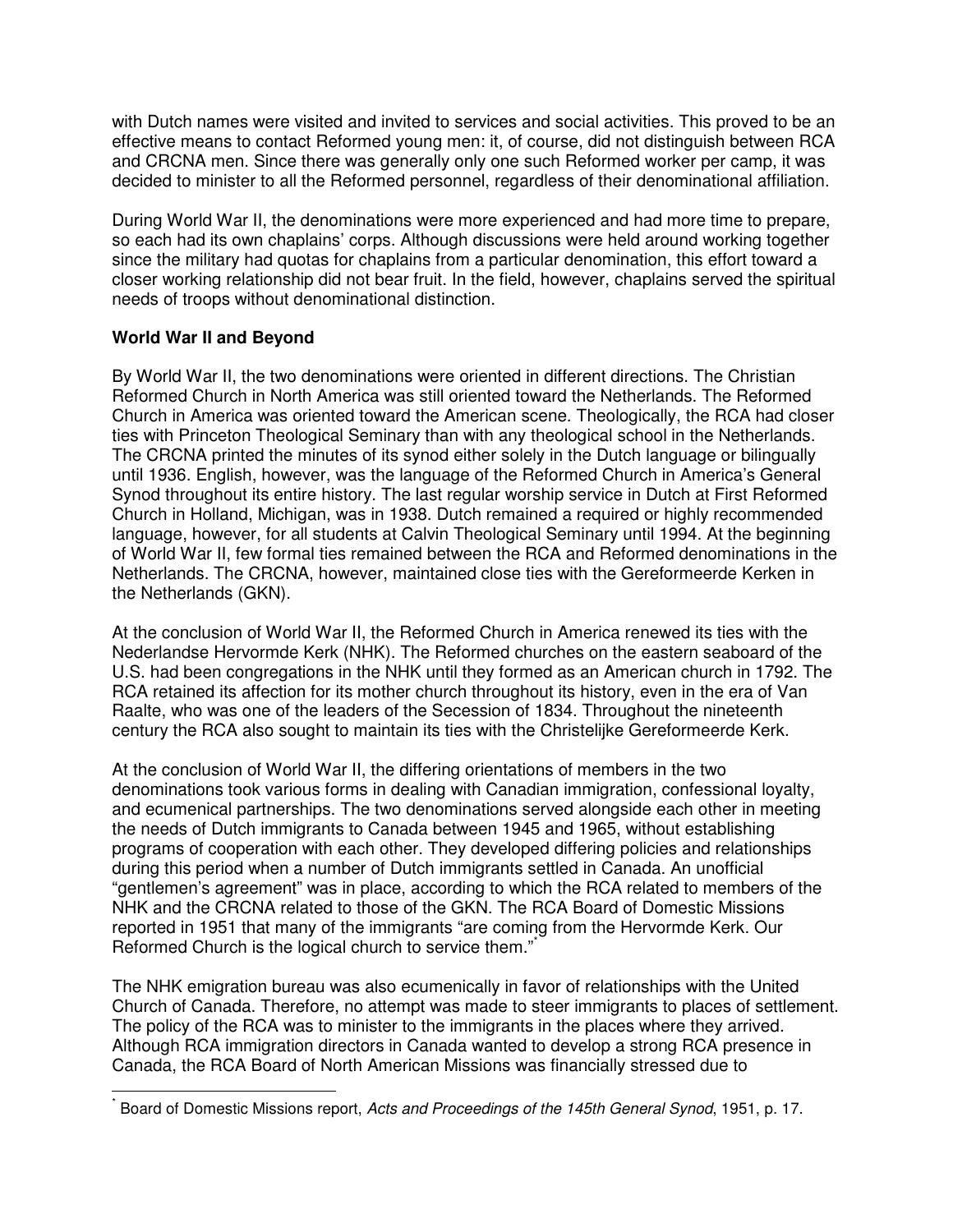overwhelming opportunities and calls for establishing new RCA congregations in the American suburbs. By 1960 the RCA had about thirty congregations in Canada and was forming the Classis of Ontario.

The CRCNA, however, enjoyed much closer cooperation with the GKN. Its policy included assistance in locating immigrants in areas where new CRCNA congregations were being formed. Its Immigration Committee for Canada reported to the 1949 synod that "our men have set out to investigate new fields, always bearing in mind that dispersion should be prevented and that settlement must only be encouraged where conditions of soil and climate are such that natural development of a nucleus can be expected."<sup>†</sup> Its policies resulted in rapid numerical growth and a denomination in which one-third of its congregations are located in Canada, with a continuing strong relationship with Dutch churches and culture throughout the twentieth century. As a result, the Christian Reformed Church in North America is more involved in matters of Canadian life and culture than is the RCA.

On the subject of confessional loyalty, the two denominations diverged. Strong confessional loyalty to the Heidelberg Catechism, Belgic Confession, and Canons of Dort were sustained in the CRCNA through the decades following World War II. This loyalty was maintained formally by requiring all ministers, elders, and deacons to sign the Formula (later, Form) of Subscription (Covenant for Officebearers) to the confessions. The RCA required formal subscription of only its ministers of Word and sacrament. In 1973 it changed its Form of Subscription to a less stringent reading: "I accept the Standards as historic and faithful witnesses to the Word of God." Although the CRCNA synod has received overtures calling for a revision of its Form of Subscription in the direction of the RCA reading, it retains to the present a Form of Subscription that dates back to the Synod of Dort.

Two important recent developments are noted at this point. First, the RCA General Synod and the CRCNA Synod adopted a common translation of the three Standards of Unity in 2012 and include that translation on their websites and in new publications. Second, the RCA has adopted the Belhar Confession as its fourth confessional statement. The CRCNA has not voted to give full confessional status to the Belhar Confession, but did vote in 2012 to authorize a formal category called "Ecumenical Faith Declarations" and to include the Belhar Confession in this new category (CRCNA *Acts of Synod 2012*, art. 56, pp. 766–767).

# **Ecumenical Partnerships**

The RCA and the CRCNA have engaged in differing ecumenical partnerships since World War II. The RCA enjoys a long history of ecumenical relationships with other American denominations and denominations on other continents. It was a strong participant in the nineteenth-century Reformed and Presbyterian Alliance and in the Councils of Foreign Missions and North American Missions from the beginning of their existence. It was one of the founding members of the World Alliance of Reformed Churches in 1970. It was also a charter member of the Federal Council of Churches and its successor, the National Council of Churches of Christ (NCC), as well as of the World Council of Churches.

These relationships are consistent with the stance of the RCA throughout its history. RCA foreign missionaries went out under the directions of the American Board of Foreign Missions from 1819 until the RCA formed its denominational Board of Foreign Missions in 1832. The RCA cooperated with the New York Bible Society and American Bible Society from the beginning of

 $\overline{a}$ 

<sup>†</sup> *Acts of Synod*, CRCNA, 1949, p. 324.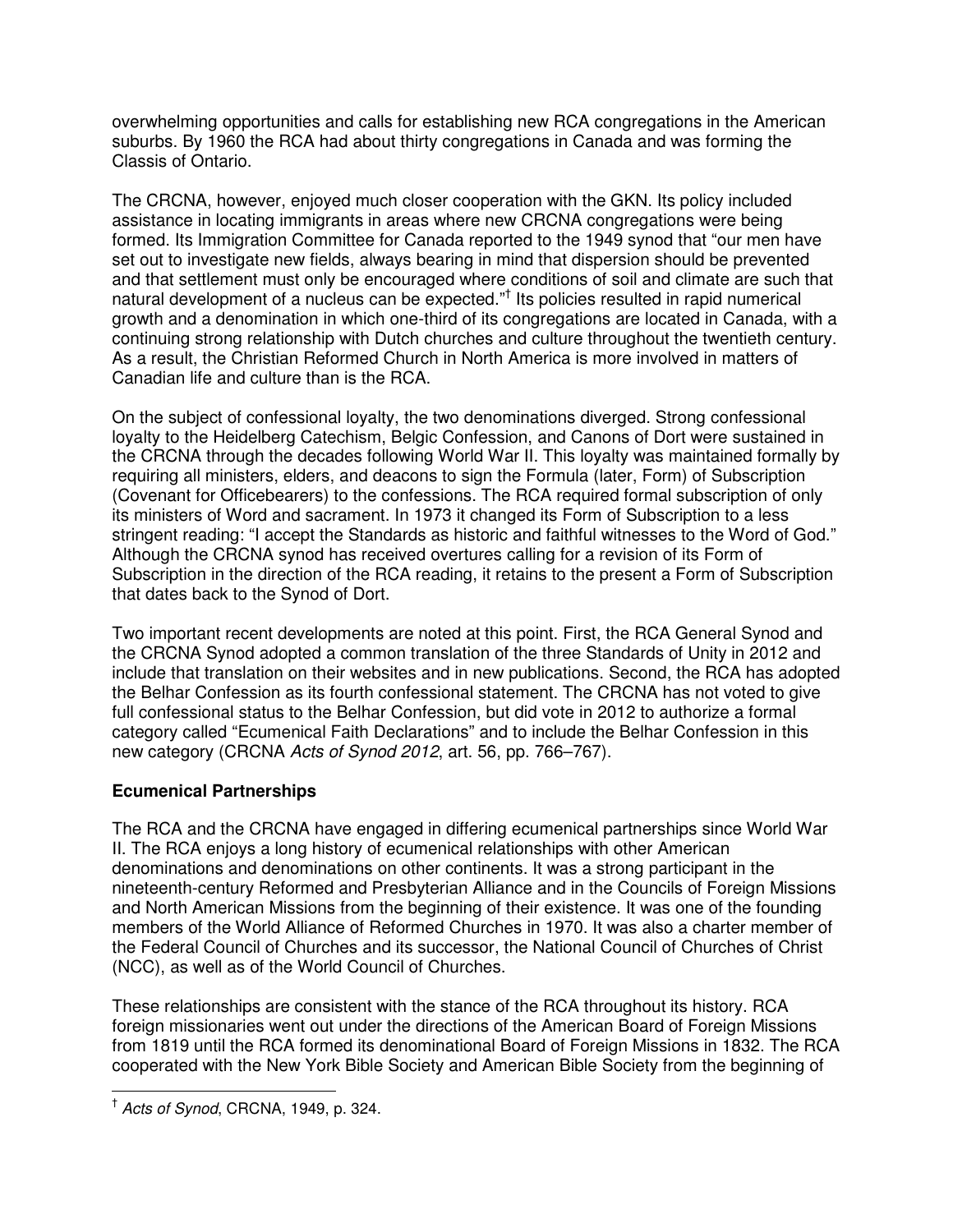their existence. After 1857, it no longer established RCA churches on mission fields, but always worked in cooperation and union with other mission agencies and indigenous churches in the land.

In the nineteenth century and in the twentieth century prior to World War II, the RCA did not develop its own society for youth, but was a strong supporter of the Christian Endeavor Society. RCA women were engaged in cooperative women's mission societies before they formed denominational societies. Its Sunday schools used the Bible studies calendar of the American Sunday School Union as the basis for expositions of lessons in Reformed Church publications. After World War II, the RCA sensed the need for giving more support to its own denominational identity and established its own departments of youth work and women's work, and supported an RCA Men's Brotherhood.

The CRCNA, on the other hand, was oriented toward maintaining its specific Reformed identity in loyalty to the three confessions. It promoted the Young Calvinist Federation, whereas RCA congregations at times hosted Boy Scouts troops. Its foreign missions program was conducted in loyalty to the three confessions, and it carried out a policy of planting Christian Reformed churches in countries outside the U.S. and Canada. Nor did it cooperate in comity policies with other denominations related to the NCC in deciding where to plant new congregations in the U.S.

The CRCNA, together with the GKN and the Reformed Church in South Africa, formed the Reformed Ecumenical Synod (RES; later renamed Reformed Ecumenical Council [REC]) in 1947 rather than join the World Alliance of Reformed Churches. In the United States it held membership briefly in the National Association of Evangelicals, but then withdrew its membership.

The Reformed Ecumenical Council and the World Alliance of Reformed Churches merged to become the World Communion of Reformed Churches in 2010. The RCA and the CRCNA both are members of the new body. New ecumenical initiatives that incorporate historic Protestant, Evangelical, Pentecostal, Catholic, and Orthodox expressions of Christianity have also drawn the two denominations together; both denominations were founding members of Christian Churches Together in the U.S.A., and both participate in and support the Global Christian Forum. Moreover, both continue to participate together in the official Reformed–Catholic theological dialogue in the United States.

### **Synodical Interactions**

Interaction between the synods of the two denominations was limited between 1945 and 1969. The CRCNA Committee on Ecumenicity and Interchurch Correspondence invited a number of Reformed denominations to enter into specific forms of official correspondence. The RCA agreed to an exchange of fraternal delegates, but judged the terms of agreement on correspondence to be too sweeping. Thereafter the CRCNA related to the RCA as a "sister church" but not as a "corresponding church."

In 1962 there were overtures in the RCA suggesting conversations with the CRCNA, but at the time the RCA was engaged in discussions with a Presbyterian denomination, and nothing further developed until 1966 and 1967, when the interchurch committees of the RCA and the CRCNA met at Calvin College and Hope College. At that time the RCA was moving toward a decision on merger with the Southern Presbyterian Church, so no action was taken until the RCA action in 1969 not to proceed with that merger. The CRCNA Synod in 1969 took action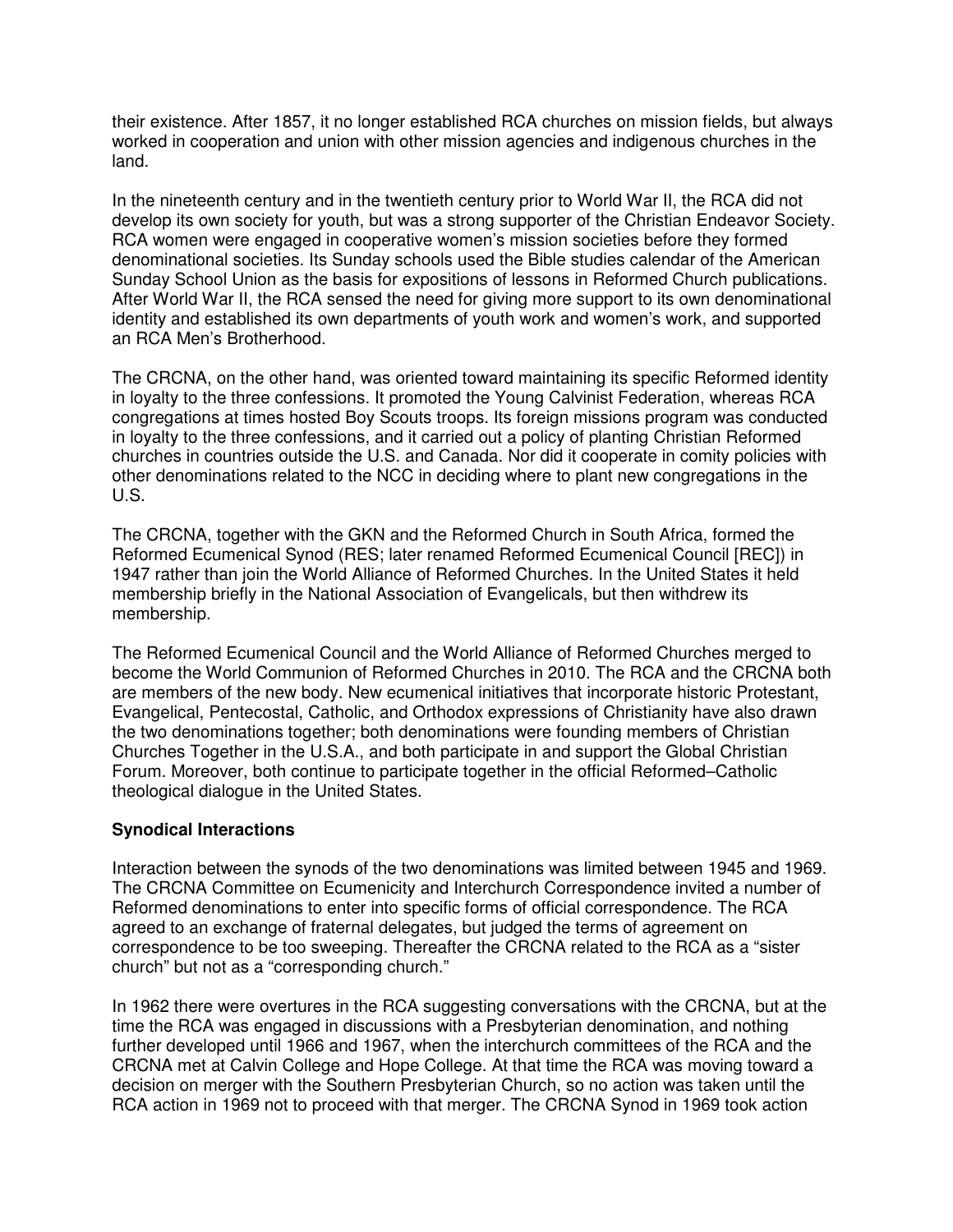saying that they did not want to close the door to future conversations with the RCA and did not want to interfere in the internal problems the RCA was facing after the failure of the merger. In 1971 efforts were being made to hold meetings to discuss possible means of CRCNA–RCA cooperation.

There were other internal issues in the two denominations that were potential sources of friction. One was the ordination of women. As the women's suffrage movement gained strength in the late nineteenth and early twentieth centuries, the issue of the role of women also arose within the RCA. Shortly before the Nineteenth Amendment to the U.S. Constitution was passed in 1920, the Particular Synods of Albany and Montgomery overtured General Synod to omit the word "male" from the *Book of Church Order* to allow women to be ordained as elders and deacons. The overture was "not entertained since it would mean friction and division out of proportion to any possible good that might accrue to any portion of the church" (RCA *Acts and Proceedings of the General Synod 1918*, pp. 477–478 [Schuppert 1982, p. 194]). The issue of the ordination of women as ministers first appears in the minutes in 1942, when the idea was rejected because women were not yet allowed to be ordained as elders. The debate continued over the years, with synodical decisions repeatedly rejected by classes. Theological and biblical issues were settled in 1958 (RCA *Acts and Proceedings of the General Synod 1958*, p. 328), but classes did not approve ordination of women as elders and deacons until 1971 (RCA *Acts and Proceedings of the General Synod 1971*, p. 289 [Schuppert 1979, 82]). The debate on the ordination of women as ministers continued apace until the end of the decade, when on June 13, 1979, the General Synod voted 150 to 115 to uphold "the actions of three classes, who had either ordained or had decided to ordain a woman to the Gospel Ministry," after the president of General Synod, the Rev. Harvey T. Hoekstra, ruled in support of the general secretary's interpretation that "the matters before the Synod were complaints, not appeals, and that the Synod would deal with the complaints as an assembly, not as a judicatory," and his ruling was sustained by the delegates (RCA *Acts and Proceedings of the General Synod* 1979, p. 64; cf. RCA *Acts and Proceedings of the General Synod* 1978, pp. 28, 110).

The previous year, the synod of the CRCNA had voted to open the office of deacon to women, but it was not until 1995 that synod voted to "recognize that there are two different perspectives and convictions, both of which honor the Scriptures as the infallible Word of God, on the issue of whether women are allowed to serve in the offices of elder, minister, and evangelist"; they further decided that an individual classis may "declare that the word *male* in Article 3-a of the Church Order is inoperative and may authorize the churches under its jurisdiction to ordain and install women in the offices of elder, minister, and evangelist" (CRCNA *Acts of Synod 1995*, pp. 726–736; quotation from p. 727). There was, however, a conscience clause that placed limitations on the full implementation of this decision until Synod 2007 ratified the decision of Synod 2006 to delete the word *male* from Article 3 of the Church Order and changed the regulations to the Church Order Supplement to allow that "all duly elected and ordained officebearers may be delegated to synod" (*Acts of Synod 2007*, p. 610). That same synod left some room for those who object to the ordination of women, but the issue has been for the most part resolved.

### **Growing Closer through Cooperation and Collaboration**

We can date the present era of cooperation between the two denominations to October– November 1972, when representatives of the CRCNA and RCA held conversations at Pillar Church in Holland, Michigan. The meetings signaled a renewed desire for cooperation that had been growing for a number of years. Following that meeting, a number of conferences between members of both denominations were held in areas where there are both RCA and CRCNA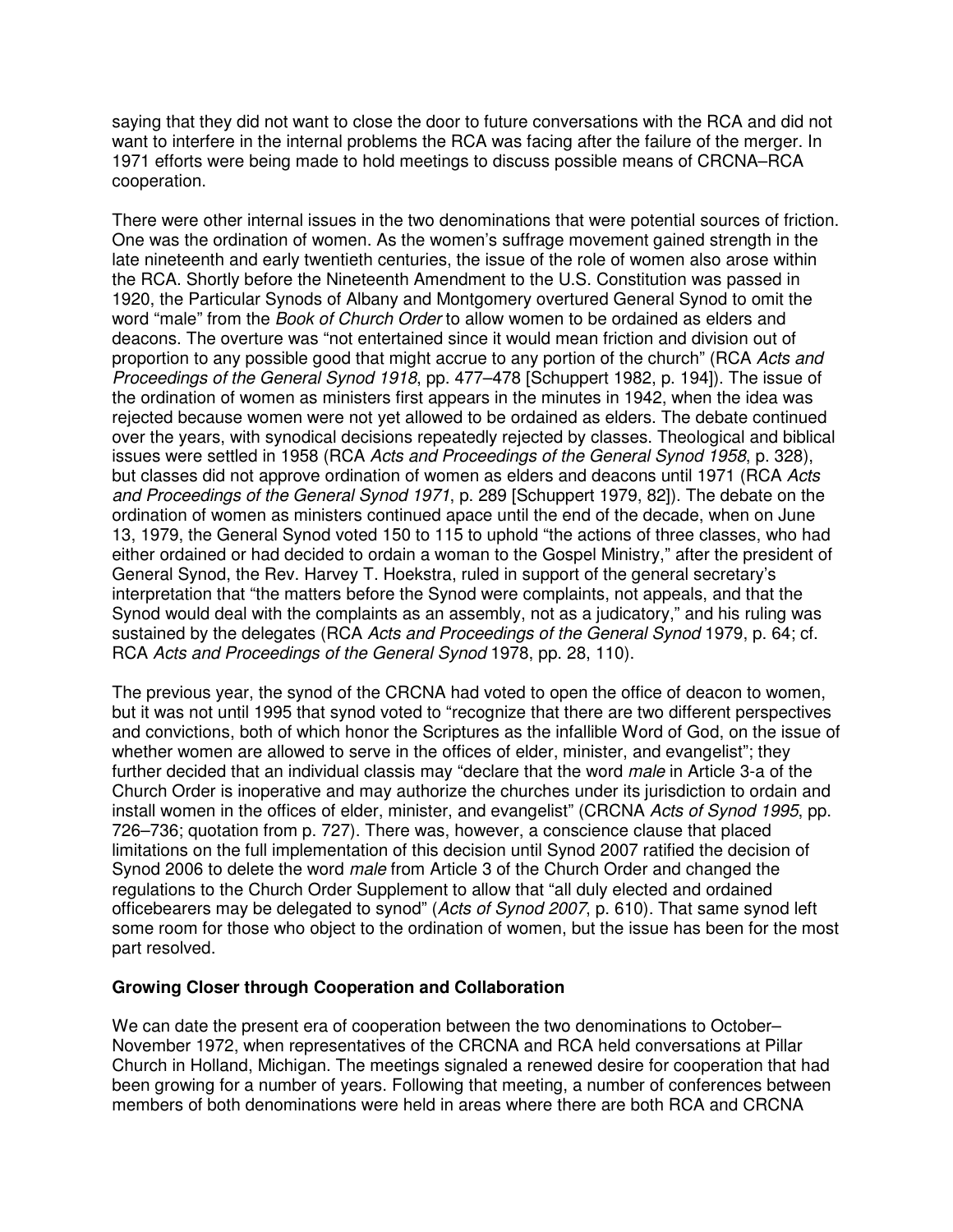churches. In 1976 the RCA and CRCNA officially entered into a new fraternal relationship of cooperation.

That action opened the door to greater cooperation in program relationships. The CRC–RCA Joint Committee on Evangelism produced an "Evangelism Manifesto" that was adopted by both denominations. Programs of cooperation were underway in ministries in Detroit and campus ministries as well as in the older ministries of Pine Rest, Bethany Home, and Bethesda. The RCA became a distributor for NA Publications in 1987 and the CRCNA cooperated with the RCA TRAVARCA audiovisual distribution center. In 1988 the RCA cooperated in the design of an entirely new core curriculum to replace Bible Way and located an RCA staff member in the CRCNA Grand Rapids office to work together with CRCNA staff on the project. That effort paved the way to close cooperation between the RCA and CRCNA in developing resources for worship, including the periodical *Reformed Worship.* 

A major step forward took place in 1989 when both synods met simultaneously on the campus of Calvin College. The delegates met jointly for worship. The RCA service included the celebration of Holy Communion in cooperation with Woodlawn Christian Reformed Church. In 2002 the two synods voted to enter into dialogue on exploring ways of moving into greater unity in their ministry and mission. In 2005 the denominations moved to amend their church orders to facilitate the orderly exchange of ministers between the denominations.

Since the year 2002, a rapid increase in the number of cooperative relationships between the RCA and CRCNA has been taking place. The index of the CRCNA *Acts of Synod 2012* alone has twenty-two references to relationships with the RCA. Without attempting to be comprehensive, we note a number of efforts indicative of a new spirit of cooperation and longing for unity, including nearly fifty cooperative projects or programs that have been identified in a recent report.

Several RCA–CRCNA congregations exist as united (or "union") congregations, which are listed in the addendum to this report. A notable recent example is Pillar Church in Holland, Michigan, the church building and congregation of A. C. Van Raalte before it divided over the Masonic Order issue in 1882 and became Christian Reformed in 1885. Since 2012 it has been a union congregation of both denominations. The church is submitting an overture to the 2014 CRCNA Synod to amend the church order to allow for "Churches of Dual Affiliation," i.e., single congregations that seek affiliation with two denominations.

The RCA and CRCNA have cooperated in producing and distributing Christian education, youth, and worship material for more than three decades. The RCA placed a member of its Christian education staff in the CRCNA offices on Kalamazoo Avenue to assist in developing the Faith Alive curriculum in the 1980s and 1990s, and cooperation in developing new resources continues to the present. There is close cooperation in developing new material for Reformed worship, including the new Psalter hymnbook and the hymnbook, *Sing! A New Creation*.

The Christian Reformed World Relief Committee (CRWRC), recently renamed World Renew, and Reformed Church World Service (RCWS), recently renamed RCA CARE Network, have worked in cooperative projects and sharing of personnel since the 1980s in Malawi, Mali, Mexico, the Philippines, and elsewhere. In the 1990s they carried out a joint program in hunger education. In 2007 the CRCNA and the RCA developed a formal agreement on volunteer services. In 2005 they formulated an agreement on cooperation in providing disaster response to Hurricane Katrina. A formal agreement of joint response for domestic disasters went into effect in 2012. At the CRCNA Synod on June 11, 2013, CRCNA executive director Joel Boot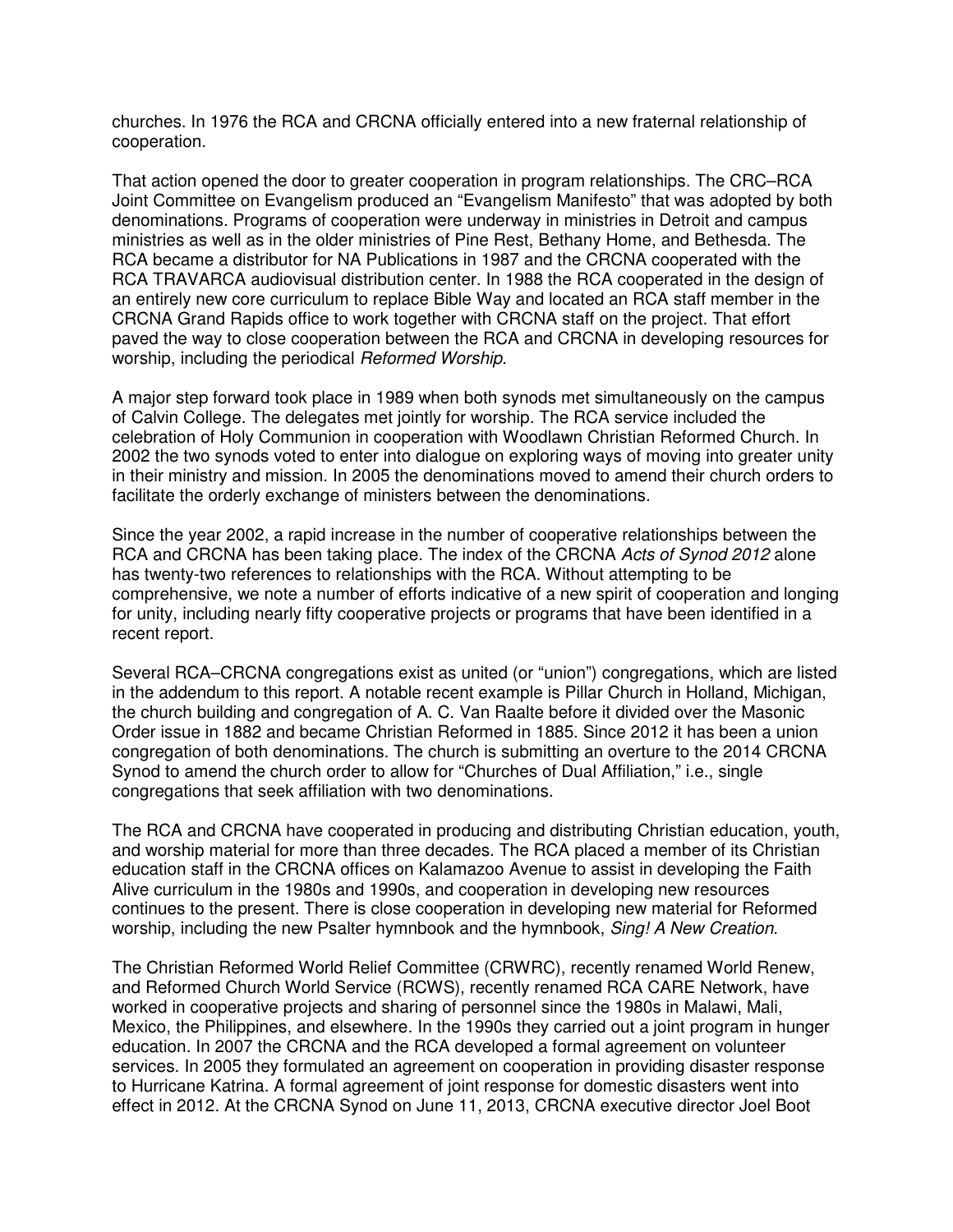and RCA general secretary Tom De Vries signed "a partnership agreement between the CRC's World Renew and the RCA's Reformed Church World Service agencies" in the presence of all the delegates (CRCNA *Acts of Synod 2013*, art. 44, p. 575). They engaged in a similar public declaration and signing a week later at the RCA's General Synod in Pella, Iowa (RCA *Acts and Proceedings of the General Synod 2013*, pp. 18–19).

Representatives of the CRCNA and RCA developed the Friendship curriculum in the 1980s for people with disabilities, and the two denominations continue to collaborate in promoting ministries among people with disabilities. A formal working agreement was approved by both denominations in 2008.

There are also many areas of cooperation by institutions supported by one or both of the denominations. All six colleges affiliated with the CRCNA and RCA (Calvin, Central, Dordt, Hope, Northwestern, and Trinity Christian) joined together in 1969 in the establishment of the Chicago Metropolitan Semester Program, with Trinity Christian College as the agent college. This program continues to the present day. In 1982, Hope and Calvin established a joint nursing department, which operated for nearly two decades before they decided in 2001 to establish independent programs. Both colleges also joined together to form Creative Dining Services, which provides food service not only for both colleges but also for numerous other colleges and other entities in multiple states in the Midwest. They may compete on the athletic fields, but they can find common ground in other areas.

This report is by no means exhaustive, but it certainly is illustrative of a long and storied history of two denominations that are "divided by a common heritage"—the title of a joint publication by a team of sociologists at Calvin and Hope in 2006.

Respectfully submitted,

Richard H. Harms, PhD, director, Heritage Hall, Calvin College and Seminary

Eugene Heideman, BD, PhD, RCA pastor, missionary, professor, chaplain, and RCA secretary for program, retired

Jacob E. Nyenhuis, PhD, professor of classics and provost, emeritus, Hope College, and director, A. C. Van Raalte Institute at Hope College

# **Addendum to "A Concise History of Relationships between Two Related but Separated Denominations"**

### *CRCNA/RCA union churches known to us:*

Battle Creek, Michigan – River Walk Community: 1933– (union with Christ Community, RCA, 2013)

Grand Rapids, Michigan – City Hope Ministries (emerging, joint ministry with RCA): 1999– Highland, Indiana – First: 1908– (union with Faith RCA, Dyer, Indiana, 2013)

Holland, Michigan – Maple Avenue Ministries (CRCNA/RCA union congregation): 1999–

Holland, Michigan – Pillar Church (First Reformed Church): 1847–1882; joined CRCNA, 1885; CRCNA/RCA union congregation, 2012–

Shafter, California – New Hope Community (CRCNA/RCA union): 2010–